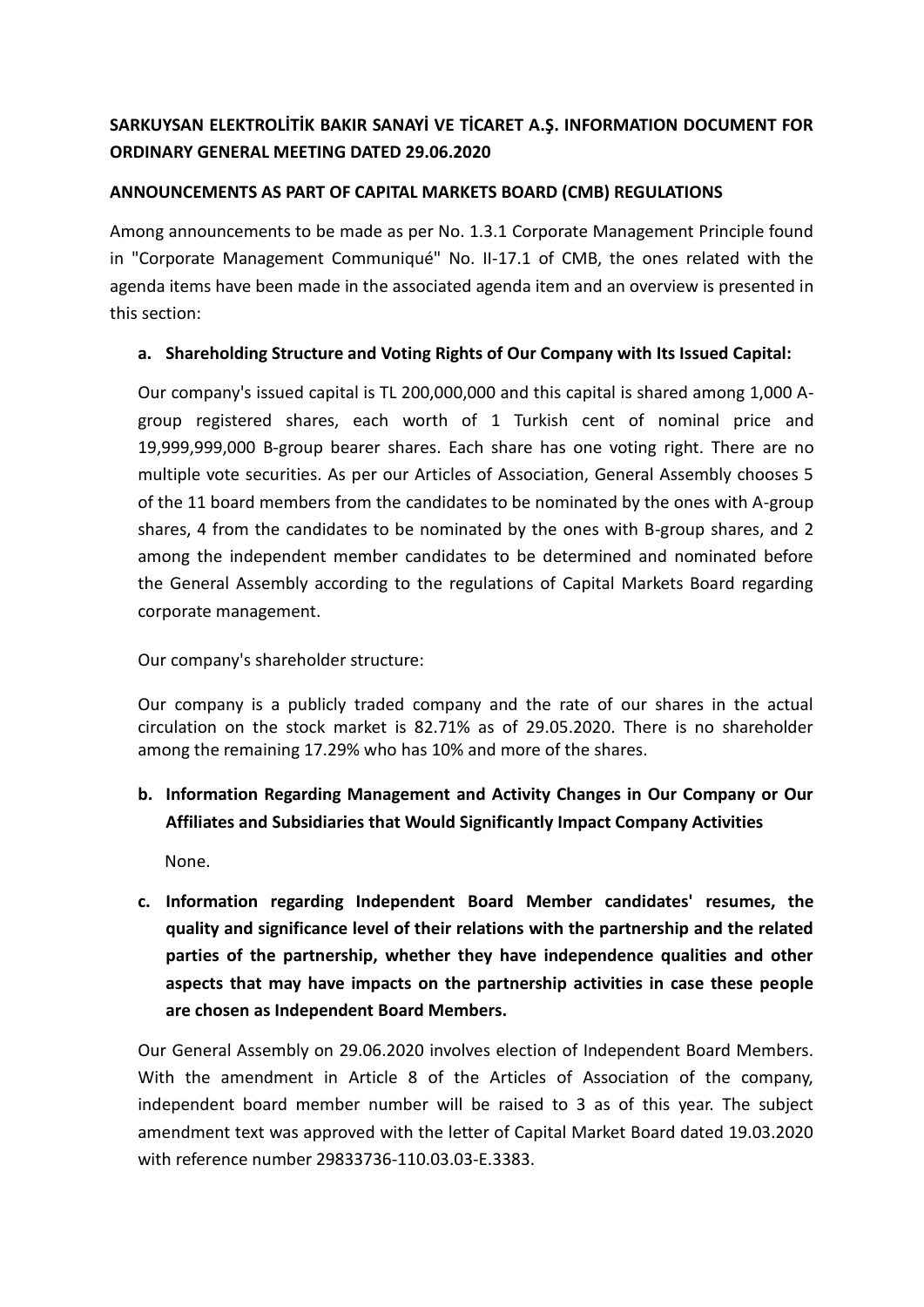Information regarding Independent Board Member candidates are given below:

#### **Prof. Dr. Mehmet BAHTİYAR (Independent Member)**

He was born in Andırın district of Kahramanmaraş on 27.06.1963. After finishing Adana Boy's High School in 1982, he continued his studies at Dicle University's Law Faculty and finished with a degree.

After receiving master's education as a graduate student, he finished his doctorate at Istanbul University's Law Faculty in 1993 and received the title of "Doctor of Private Law." He has travelled to F. Germany a few times in order to improve his foreign language skills and make some research.

After taking up roles at Dicle and Kocaeli Universities as Assistant Professor, he received the title of "Associate Professor" in 2000. He began working at Kocaeli University's Law Faculty in 2006 as "Commercial Law Professor." He was assigned to Yeditepe University's Law Faculty in 2014. Along with Yeditepe, he gives lectures at Bahçeşehir and Kadir Has Universities as well. He has published 9 books and around 60 articles in the fields of commerce, banking, capital markets, law of obligations and protection of consumers.

He qualifies as a non-executive independent person as per the Corporate Management Principles of CMB and he may be elected as an independent member.

#### **Ayhan Zeytinoğlu (Independent Member)**

Finishing his elementary, secondary and high school education at Gölcük, Kocaeli, Zeytinoğlu completed his undergraduate studies in London. He completed his business education at Indiana University, USA in 1980 and graduated in 1983 in honour list. He started his graduate studies in 1983 at Butler University in the field of International Finance and completed his studies successfully in 1985. He still continues his doctorate studies at Marmara University's Institute of European Community in the subject of European Union's Agricultural Subsidies.

He works as the General Manager at Zeytinoğlu Yem Tarım ve Endüstriyel Ürünler A.Ş. which is a family business and is responsible for mainly Financial matters.

At the same time, he assumed the role of Vice President of Board of Directors at Autoport Port Operations, a partnership of Arkas and Zeytinoğlu Group, and works as the General Coordinator at Zeytinoğlu Denizcilik A.Ş.

He took charge in the establishment of Kocaeli Chamber of Industry in 1989 and still is in the Board of Directors today. He was elected as Vice President in 1995 and as President of Board of Directors of Kocaeli Chamber of Industry in January 2009. He was re-elected in the elections of May 2013 and April 2018 and continues his role as President of Board of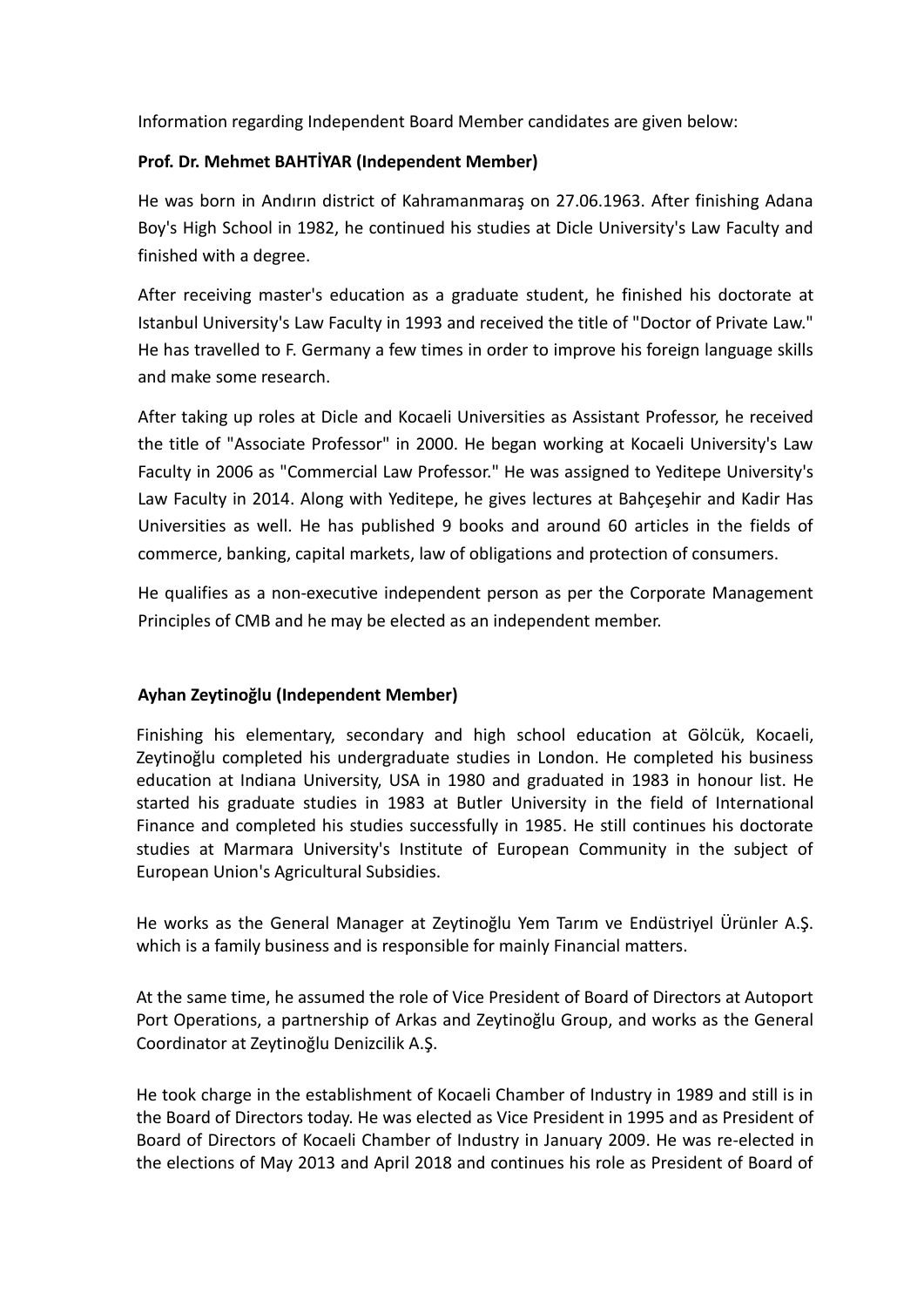Directors of Kocaeli Chamber of Industry. He assumed Vice Presidency of TOBB in June 2018 and continues to work in this role.

In July 2015, he was elected as the President of Board of Directors of Economic Development Foundation (İKV), a non-governmental organisation which specializes on EU and Turkey - EU relations. He continues his work at the same capacity there after being reelected for the second period of management in July 2017.

He qualifies as a non-executive independent person as per the Corporate Management Principles of CMB and he may be elected as an independent member.

### **Virma Sökmen (Independent Member)**

Virma Sökmen completed her secondary and high school education at Galatasaray High School. In 1988, she finished her studies as a Financing Major and Mathematics Minor in the Honours List at LaSalle University, Philadelphia, USA.

In 1992, she worked as an Analyst in the Investment Banking Department of Körfezbank and was involved with Privatisation and Merger / Acquisition operations. For a short period of time in 1993, she worked at Research Department of Çarşı Securities and later started working for Midland Bank as an Analyst. Until the end of 2015, she worked in different positions in HSBC Group's core which included Midland Bank. She assumed an active and leading role in the establishment and management of Corporate Banking Department. She managed the marketing operations for many products of the Bank as Assistant General Manager, such as syndication, credit, foreign trade, derivatives and risk management. She was included in the universal talent pool of HSBC Group. At the beginning of 2016, she worked as Managing Partner in Credia Partners Consultancy Inc. She is involved in Merger / Acquisition and Subordinated Loan Operations in this company. And as of the beginning of 2019, she took the role of Independent Board Member role at Yapı Kredi Bank as well as being included in the Corporate Management Committee. As of March 2020, she has become Loan Committee Member at Yapı Kredi Bank as well.

She has memberships at TUSIAD, IWF and similar organisations.

She participated in the Management Certificate program in Harvard Business School. She participated in International Independent Board of Directors training for 6 months which was conducted jointly by Financial Times and Pearson.

She has advanced degree knowledge of English and French.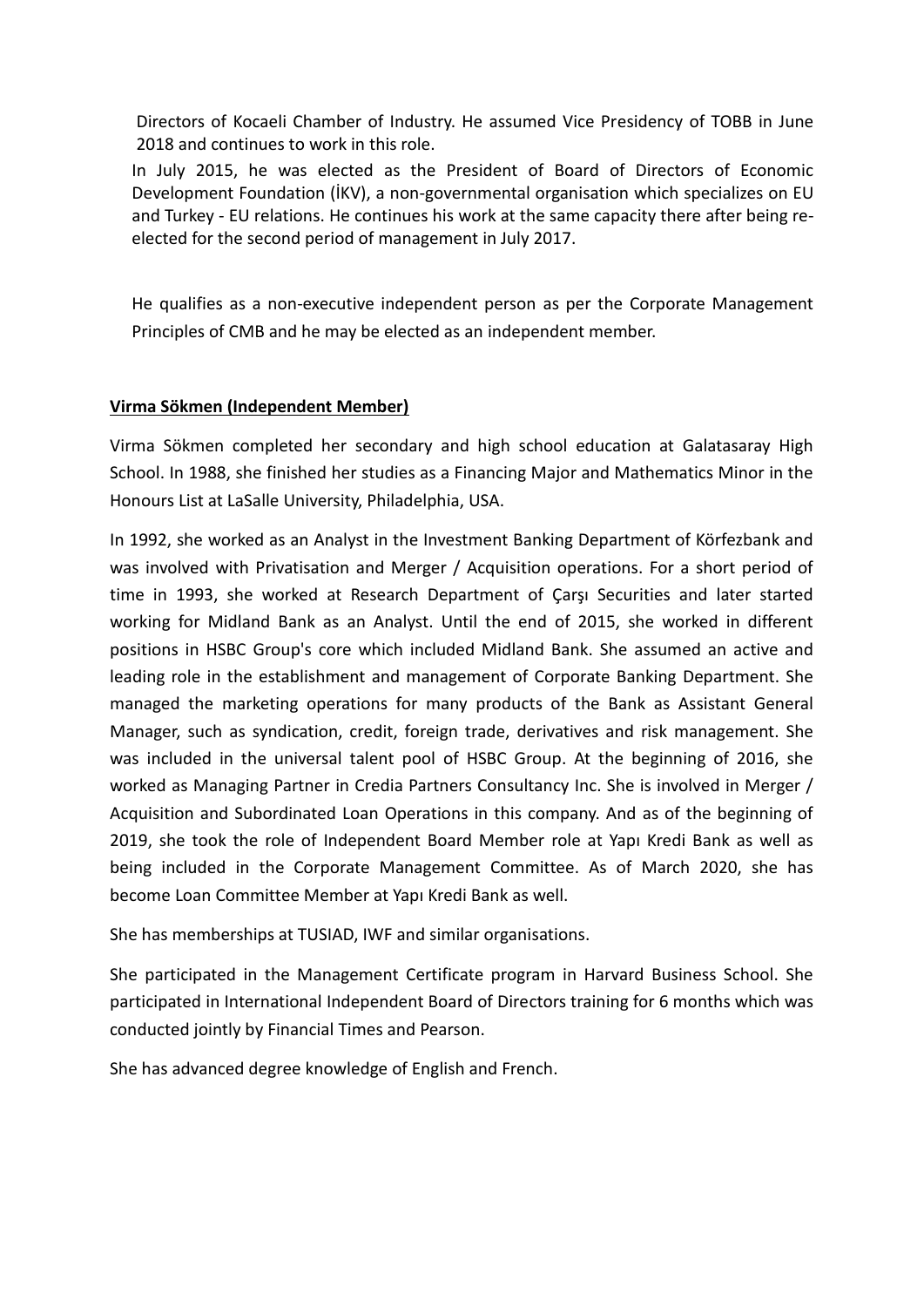#### **ç. Information Regarding Requests of Shareholders to Add Items to the Agenda:**

No request was made by the shareholders to add other items to the agenda for the Ordinary General Meeting which will include discussions of 2019 activities.

#### **REVIEW OF AGENDA ITEMS OF ORDINARY GENERAL MEETING DATED JUNE 29, 2020**

#### **1) Introduction and Determination of Meeting Chair;**

As per Turkish Commercial Code, Capital Market Code and related regulations, Meeting Chair, consisting of Chairman, Vote Collectors and Minutes Clerk, will be determined to supervise the General Assembly Meeting.

### **2) Authorisation of Meeting Chair for the signing of General Assembly Meeting Minutes and the list of attendants;**

As per the provisions of Turkish Commercial Code, authorisation of the Meeting Chair will be voted by the General Assembly in order to take minutes of the decisions taken in the General Assembly.

## **3) Reading and discussion of Annual Report of the company prepared by the Board of Directors for the period of 2019;**

As per Turkish Commercial Code, Capital Market Code and related regulations, 2019 Annual Report prepared by the Board of Directors will be read and discussed. Information will be given about Board of Directors' Annual Report, which has been provided for the review of our shareholders as of 13.03.2020 at our Company Headquarters, at our contact points located at Perpa Business Centre A Blok Floor 7-8 No:733-735 Okmeydanı, Şişli Istanbul, Aegean Free Zone Nilüfer Sk. 19 Gaziemir-Izmir, Birlik Organised Industrial Zone, Batı Cad. No:4 34953 Tuzla Istanbul, and at Electronic General Assembly System of Central Registry Agency as of 10.03.2020 as well as the Company website at [www.sarkuysan.com.](http://www.sarkuysan.com/)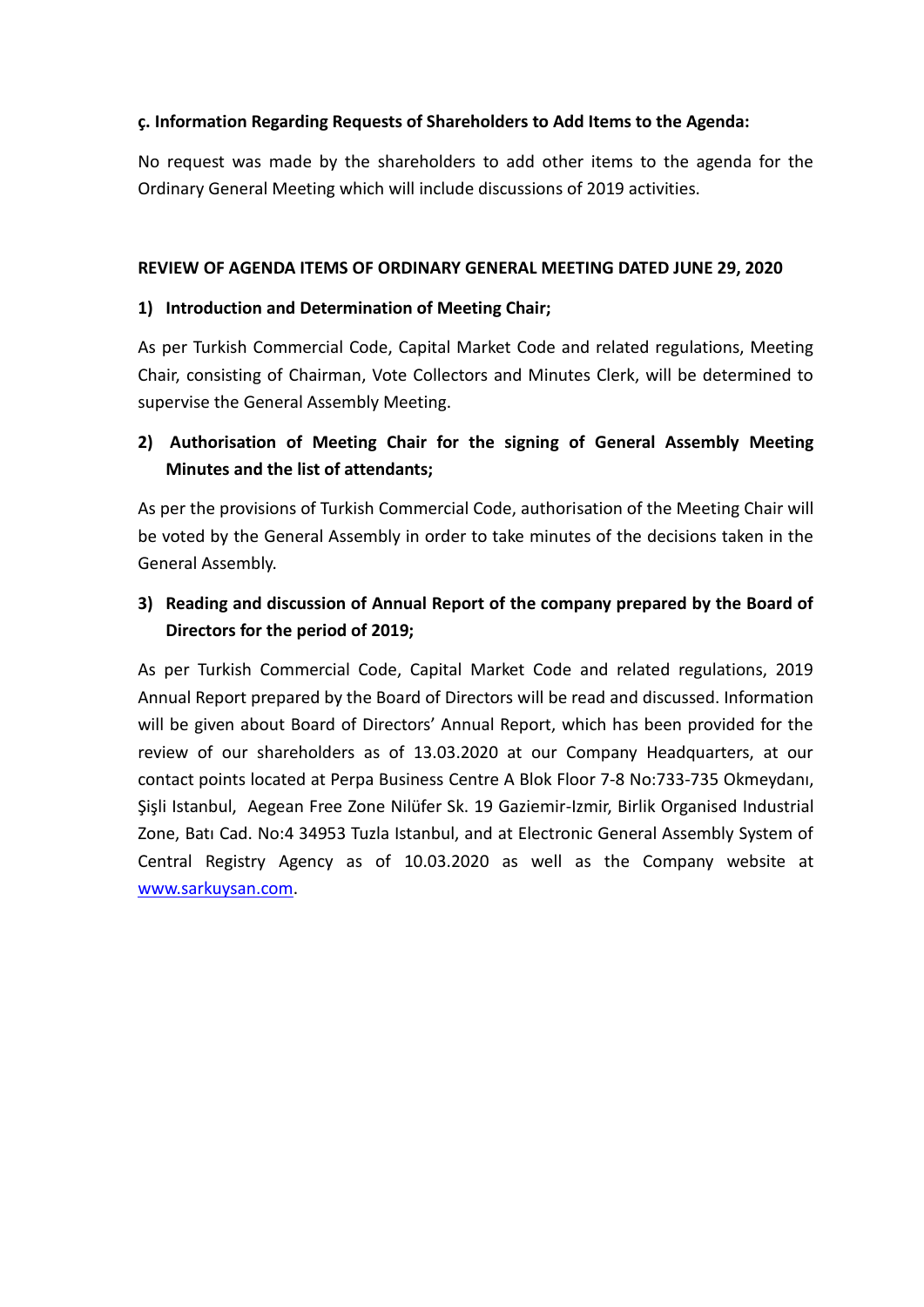### **4) Reading of the Independent Audit Report regarding 2019 accounting period;**

As per Turkish Commercial Code, Capital Market Code and related regulations, our Independent Audit Report, prepared by Güreli Certified Public Accountant and Independent Audit Services Inc., has been provided for the review of our shareholders at the locations mentioned in the 3rd article. The report in question will be read and provided for the information of our shareholders at the General Assembly.

#### **5) Reading, Discussing and Approving Consolidated Financial Tables for 2019 Period;**

As per Turkish Commercial Code, Capital Market Code and related regulations, information will be given about our Financial Tables, which have been provided for the review and approval of our shareholders as of 13.03.2020 at our Company Headquarters, at our contact points located at Perpa Business Center A Blok Floor 7-8 No:733-735 Okmeydanı, Şişli Istanbul, Aegean Free Zone Nilüfer Sk. 19 Gaziemir-Izmir, Birlik Organised Industrial Zone, Batı Cad. No:4 34953 Tuzla Istanbul, and at Electronic General Assembly System of Central Registry Agency as of 10.03.2020 as well as the Company website at [www.sarkuysan.com.](http://www.sarkuysan.com/)

#### **6) Acquittal of Board of Directors Members for the 2019 activities of our Company;**

As per Turkish Commercial Code, legislation and related regulations, acquittal of the Members of the Board of Directors for the activities of 2019 will be presented for the approval of the General Assembly.

## **7) Discussion and decision related to the use of 2019 profit, profit to be distributed and rates of dividend shares as well as the distribution date;**

As per Turkish Commercial Code and Capital Market Code provisions, profit distribution suggestion of the Board of Directors will be submitted for the information and approval of the General Assembly.

## **8) Providing information to the shareholders on the bonds, securities and mortgages given by the company in favour of the 3rd parties,**

As per the 4th paragraph of the 12th Article of Corporate Management Communiqué numbered II-17.1 of Capital Markets Board, guarantees, securities and mortgages given by our company and/or Affiliates on behalf of third persons must be given as a separate item in the agenda of the ordinary general assembly meeting. Information found in the footnote 22.5 in our Consolidated Financial Tables dated 31 December 2019 will be presented to our shareholders in the General Assembly.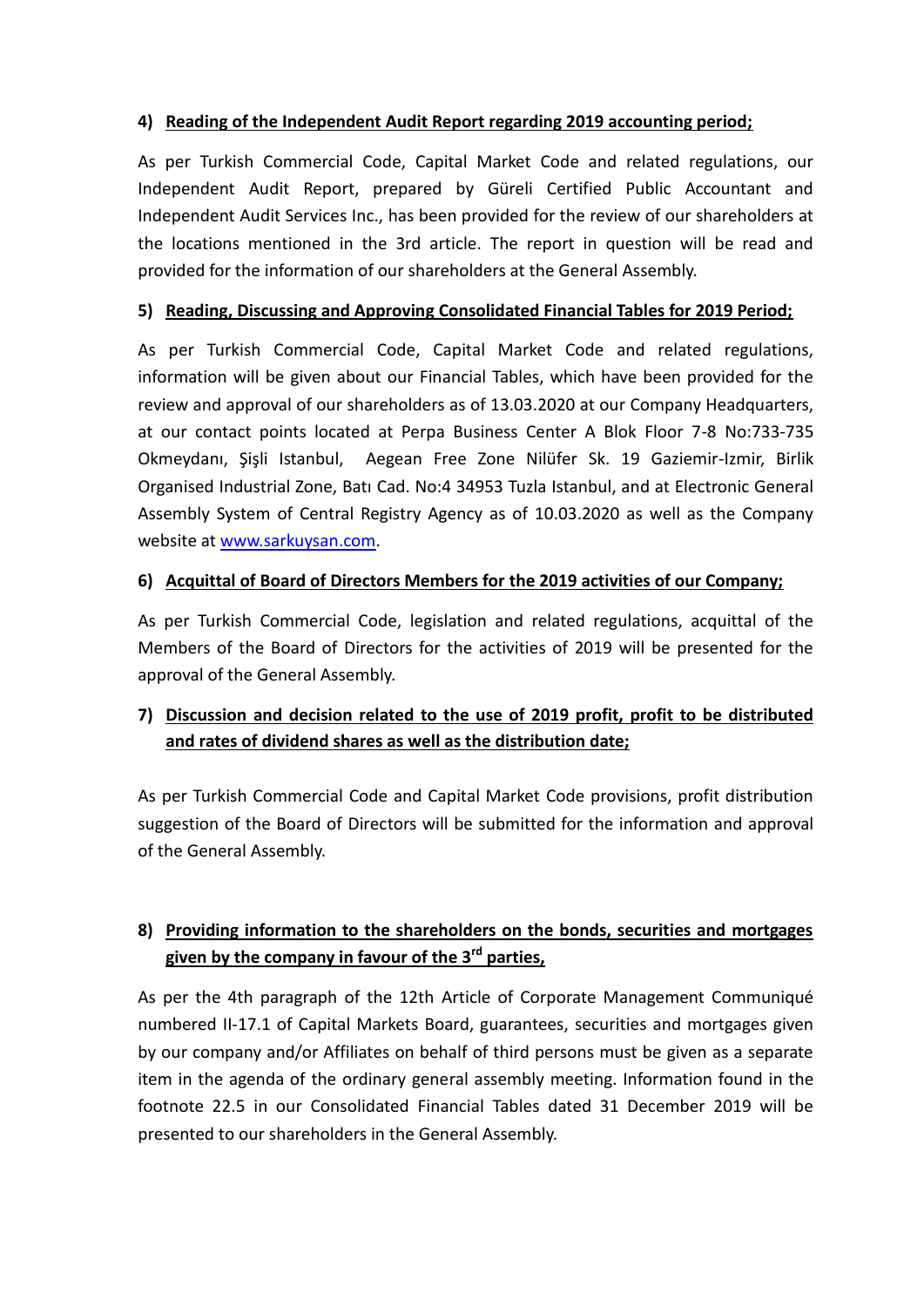### **9) Discussion and decision regarding the below given amendment to our Articles of Association for Article 8 titled "Board of Directors" in order to increase number of independent members to 3 persons**

| <b>Eski Metin</b>                                                                                                                                                                                                                                                                                                                                                                                                                                                                                                                                                                                                                                                                | Yeni Metin                                                                                                                                                                                                                                                                                                                                                                                                                                                                                                                                                                                                                                                                      | Gerekce                                                                                                                                                                                                                         |
|----------------------------------------------------------------------------------------------------------------------------------------------------------------------------------------------------------------------------------------------------------------------------------------------------------------------------------------------------------------------------------------------------------------------------------------------------------------------------------------------------------------------------------------------------------------------------------------------------------------------------------------------------------------------------------|---------------------------------------------------------------------------------------------------------------------------------------------------------------------------------------------------------------------------------------------------------------------------------------------------------------------------------------------------------------------------------------------------------------------------------------------------------------------------------------------------------------------------------------------------------------------------------------------------------------------------------------------------------------------------------|---------------------------------------------------------------------------------------------------------------------------------------------------------------------------------------------------------------------------------|
| YÖNETİM KURULU                                                                                                                                                                                                                                                                                                                                                                                                                                                                                                                                                                                                                                                                   | YÖNETİM KURULU                                                                                                                                                                                                                                                                                                                                                                                                                                                                                                                                                                                                                                                                  |                                                                                                                                                                                                                                 |
| MADDE - 8 - Şirketin idaresi ve temsili Genel<br>Kurul tarafından, Ana Sözleşme, Türk Ticaret<br>Kanunu ve ilgili mevzuat hükümleri dairesinde<br>seçilecek 11 (on bir) üyeden meydana gelen bir<br>Yönetim Kurulu tarafından yürütülür. Yönetim<br>Kurulu üyelerinin 5'i (A) grubu paylara sahip<br>olanların göstereceği adaylar arasından, 4'ü (B)<br>grubu paylara sahip olan pay sahipleri<br>tarafından gösterilecek adaylar arasından, 2'si<br>de Sermaye Piyasası Kurulu'nun kurumsal<br>yönetime ilişkin düzenlemeleri çerçevesinde<br>tespit ve ilan edilerek Genel Kurul'a önerilecek<br>bağımsız üye niteliğine sahip adaylar arasından<br>Genel Kurulca seçilirler. | MADDE - 8 - Şirketin idaresi ve temsili Genel<br>Kurul tarafından, Ana Sözleşme, Türk Ticaret<br>Kanunu ve ilgili mevzuat hükümleri dairesinde<br>seçilecek 12 (on iki) üyeden meydana gelen bir<br>Yönetim Kurulu tarafından yürütülür. Yönetim<br>Kurulu üyelerinin 5'i (A) grubu paylara sahip<br>olanların göstereceği adaylar arasından, 4'ü (B)<br>grubu paylara sahip olan pay sahipleri<br>tarafından gösterilecek adaylar arasından, 3'ü<br>de Sermaye Piyasası Kurulu'nun kurumsal<br>yönetime ilişkin düzenlemeleri çerçevesinde<br>tespit ve ilan edilerek Genel Kurul'a önerilecek<br>bağımsız üye niteliğine sahip adaylar arasından<br>Genel Kurulca secilirler. | Kurumsal yönetim ilkelerine uyum<br>açısından bağımsız üyelerin etkinliğinin<br>artırılması ve önümüzdeki yıl olası grup<br>değişimine uyum sağlanması amacıyla<br>yönetim kurulu üye sayısının artırılması<br>amaçlanmaktadır. |

# **10) Providing information to shareholders about donations and grants provided by our Company in 2019 for social relief as per the regulations of Capital Markets Board and determination of an upper limit for the donations and grants to be provided in 2020;**

Shareholders will receive information about the grants and donations provided by our company in 2019 and the General Assembly will determine an upper limit for the donations to be made in 2020.

# **11) As per the regulations of Capital Markets Board, giving information to shareholders about the salary system for Members of the Board of Directors and Senior Management Members**

As per the Article 4.6.2 of "Corporate Management Communiqué", salary system implemented for Members of the Board of Directors and Senior Management Members will be presented for the information of the shareholders as a separate item during the General Assembly meeting by our Company.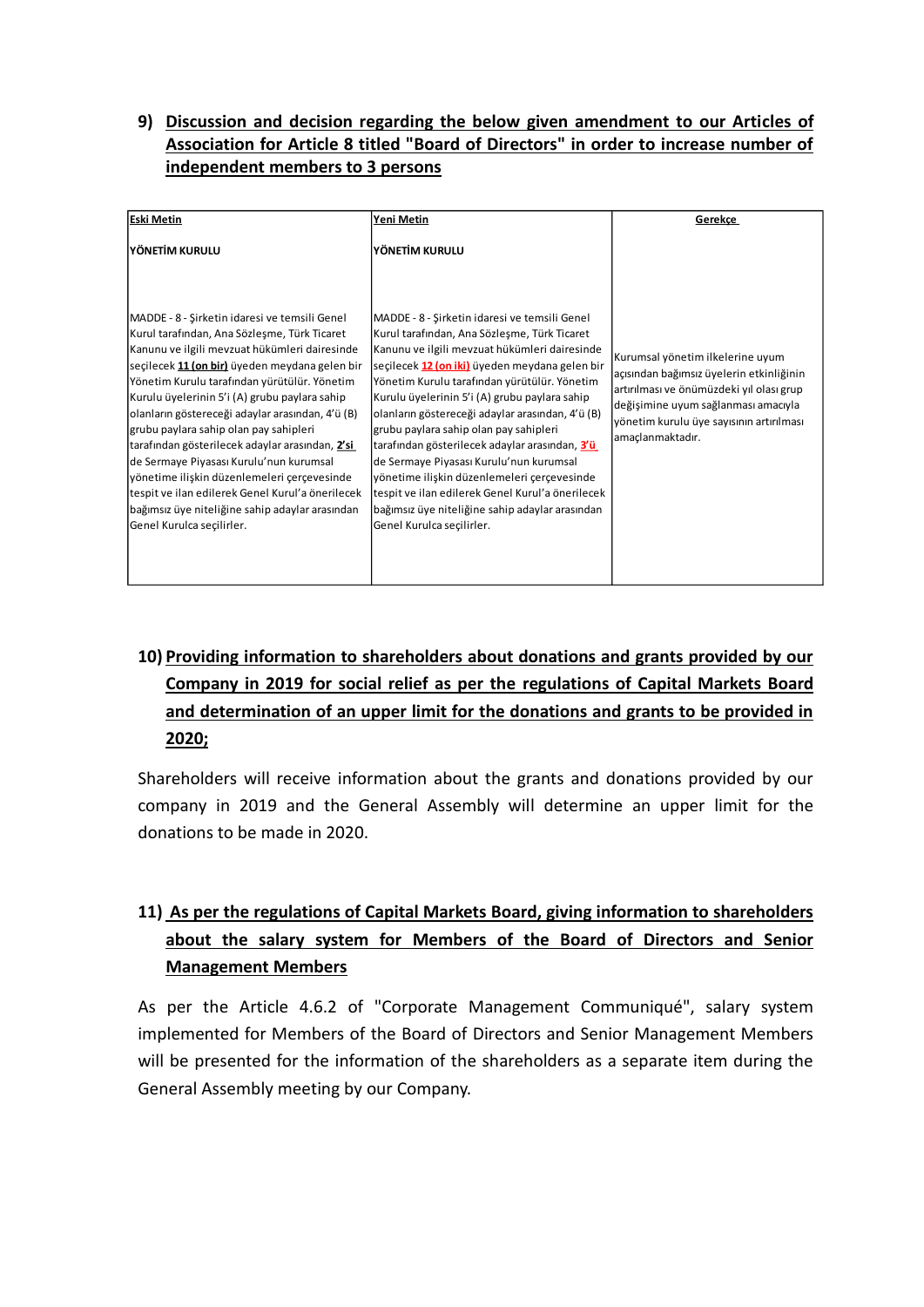**12) As per the provisions of Capital Markets Code and Turkish Commercial Code, approval of Güreli Certified Public Accountant and Independent Audit Services Inc. which has been elected to conduct independent audit of our company for a period of one year by the Board of Directors;**

As per the regulations of Turkish Commercial Code and Capital Markets Code, Güreli Certified Public Accountant and Independent Audit Services Inc., selected by the Board of Directors for a period of one year in order to conduct financial report audits for 2020 accounting period of our Company as well as to conduct other activities as part of the related regulations in these codes, was decided to be submitted for the approval of General Assembly.

### **13) As per the regulations of Capital Markets Board, election of Members of the Board of Directors, including Independent Board members, and determination of their terms of office**

Election of Members of the Board of Directors elected for 3 years and of independent board members elected for 1 year.

As per the provisions of Corporate management Principles, Mehmet Bahtiyar, Ayhan Zeytinoğlu and Virma Sökmen have been nominated as Independent Board Member candidates.

# **14) Determination of monthly gross salaries and attendance fees for Members of the Board of Directors,**

As per the regulations of Turkish Commercial Code and Capital Market, General Assembly will decide about the monthly gross salaries and attendance fees to be given to the Members of the Board of Directors.

# **15) Giving authorisation to the Members of the Board to carry out transactions in accordance with articles 395 and 396 of the Turkish Commercial Code and the Capital Market Board regulations,**

Since the ability to operate for our Members of the Board of Directors as part of the first paragraph of Article 395 of Turkish Commercial Code titled "Transaction with the Company, Prohibition on Obligation for the Company" and as part of Article 396 of the same code titled "Prohibition of Competition" requires approval of the General Assembly, giving the authority in question will be presented for the approval of our shareholders during the General Assembly.